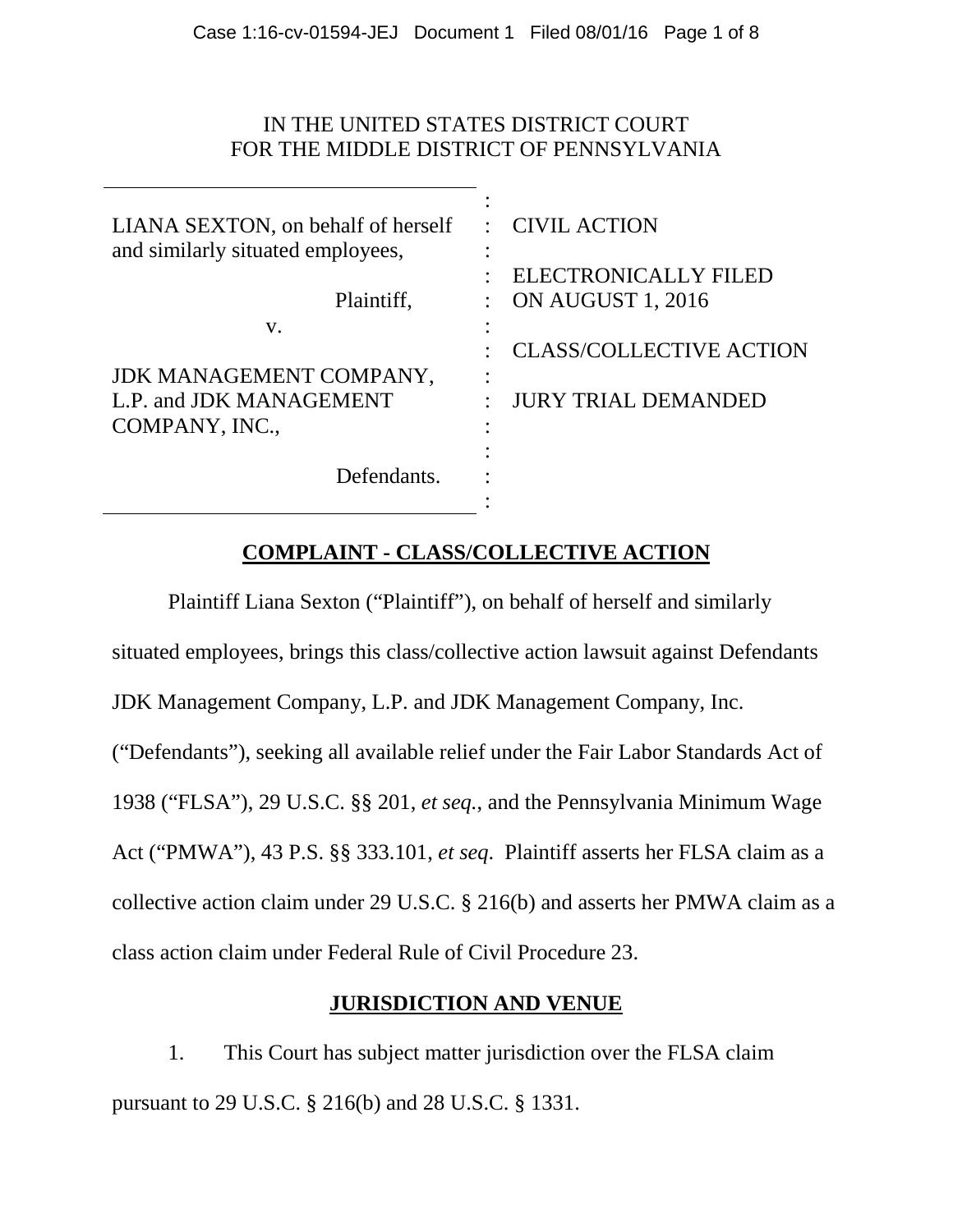2. This Court has subject matter jurisdiction over the PMWA claim pursuant to 28 U.S.C. § 1367.

3. Venue is proper pursuant to 28 U.S.C. § 1391.

## **PARTIES**

4. Plaintiff is an individual residing in Dover, Pennsylvania (York County).

5. Defendant JDK Management Company, L.P. is a corporate entity conducting business in Pennsylvania and headquartered at 1388 State Route 487, Bloomsburg, Pennsylvania (Columbia County).

6. JDK Management Company, Inc. is a corporate entity conducting business in Pennsylvania and headquartered at 1388 State Route 487, Bloomsburg, Pennsylvania (Columbia County).

7. Defendants have employed individuals, including Plaintiff, engaged in commerce or in the production of goods for commerce and/or handling, selling, or otherwise working on goods or materials that have been moved in or produced in commerce by any person.

8. Defendants are employers covered by the FLSA and PMWA.

#### **FACTS**

9. According to their corporate website, Defendants operate "10+" Quaker Steak & Lube® ("Quaker Steak") restaurants as franchisees "countrywide"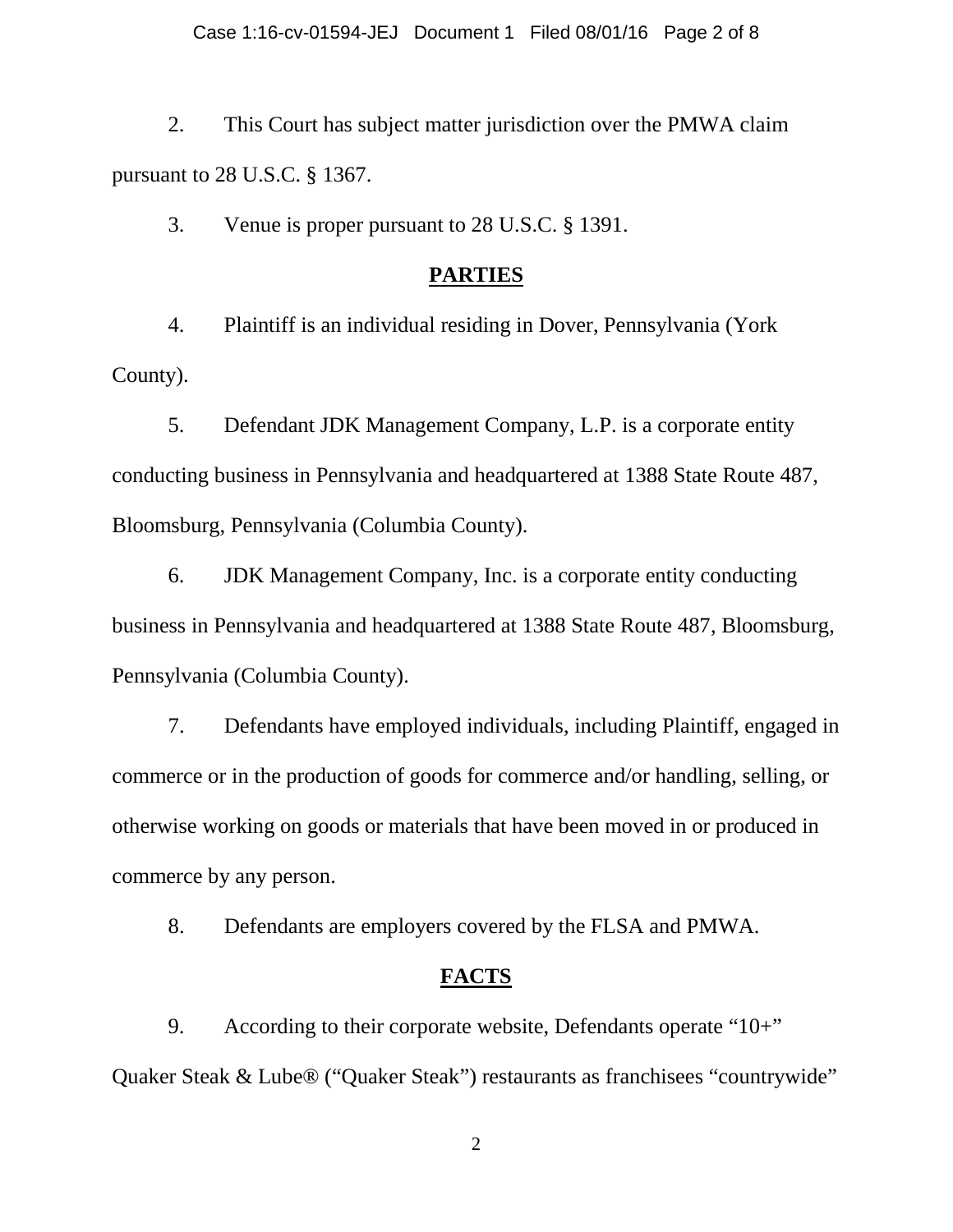# Case 1:16-cv-01594-JEJ Document 1 Filed 08/01/16 Page 3 of 8

including locations in, *inter alia*, Pennsylvania and Ohio.

10. During the three-year period relevant to this lawsuit, Defendants have employed hundreds of servers at their Quaker Steak restaurants.

11. Since approximately April 2014, Plaintiff has been employed by Defendants as a server at Defendants' Quaker Steak restaurant located in York, Pennsylvania.

12. Defendants pay Plaintiff and other servers at its Quaker Steak restaurants an hourly wage below \$7.25. For example, Defendants pay Plaintiff an hourly wage of \$2.83.

13. In seeking to comply with the FLSA/PMWA mandate that employees receive a minimum wage of at least \$7.25/hour, Defendants purport to utilize a "tip credit" for each hour worked by Plaintiff and other servers. *See* 29 U.S.C. § 203(m); 43 P.S. § 333.103(d). For example, the "tip credit" for Plaintiff is \$4.42 for each hour worked.

14. Defendants maintain a companywide policy of requiring Plaintiff and other servers to contribute a portion of their tips to "Expos" (a.k.a. "Expediters").

15. Expos do not receive tips directly from customers. This is because Expos generally work in the kitchen area and do not interact with restaurant customers. The Expo job primarily consists of readying – or "traying" – food orders for pick-up by the servers.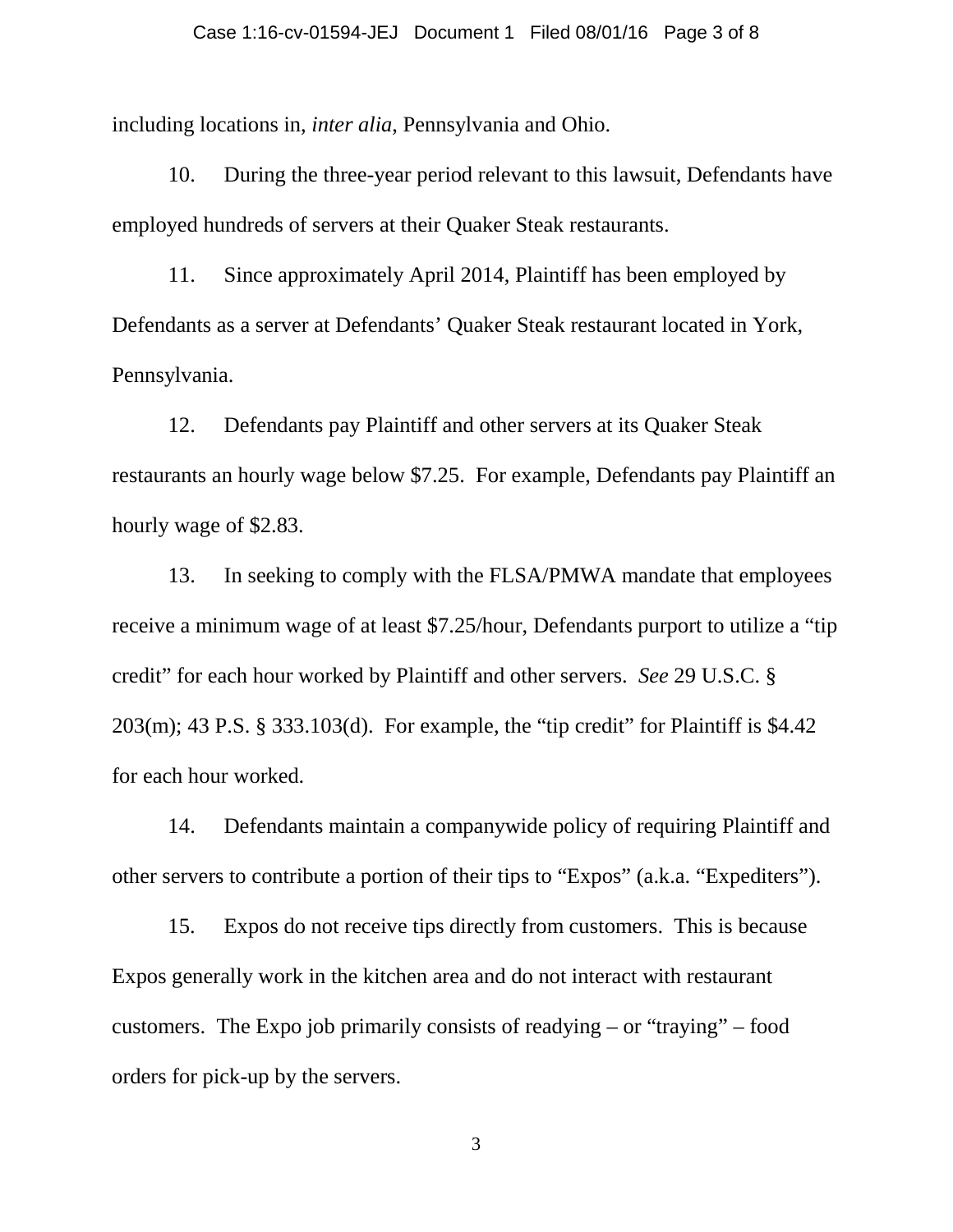## **COLLECTIVE AND CLASS ALLEGATIONS**

16. Plaintiff brings her FLSA claim pursuant to 29 U.S.C. § 216(b) on behalf of all individuals who, during any time within the past three years, were employed as servers at Defendants' Quaker Steak restaurants.

17. Plaintiff's FLSA claim should proceed as a collective action because Plaintiff and other potential members of the collective, having worked pursuant to the common policies described herein, are "similarly situated" as that term is defined in 29 U.S.C. § 216(b) and the associated decisional law.

18. Plaintiff brings her PMWA claim pursuant to Federal Rule of Civil Procedure 23 on behalf of all individuals who, during any time within the past three years, were employed as servers at Defendants' Quaker Steak restaurants in Pennsylvania.

19. The putative class includes over 100 individuals, all of whom are readily ascertainable based on Defendants' standard timekeeping and payroll records, and, as such, is so numerous that joinder of all class members is impracticable.

20. Plaintiff is a class member, her claims are typical of the claims of other class members, and she has no interests that are antagonistic to or in conflict with the interests of other class members.

21. Plaintiff will fairly and adequately represent the class members and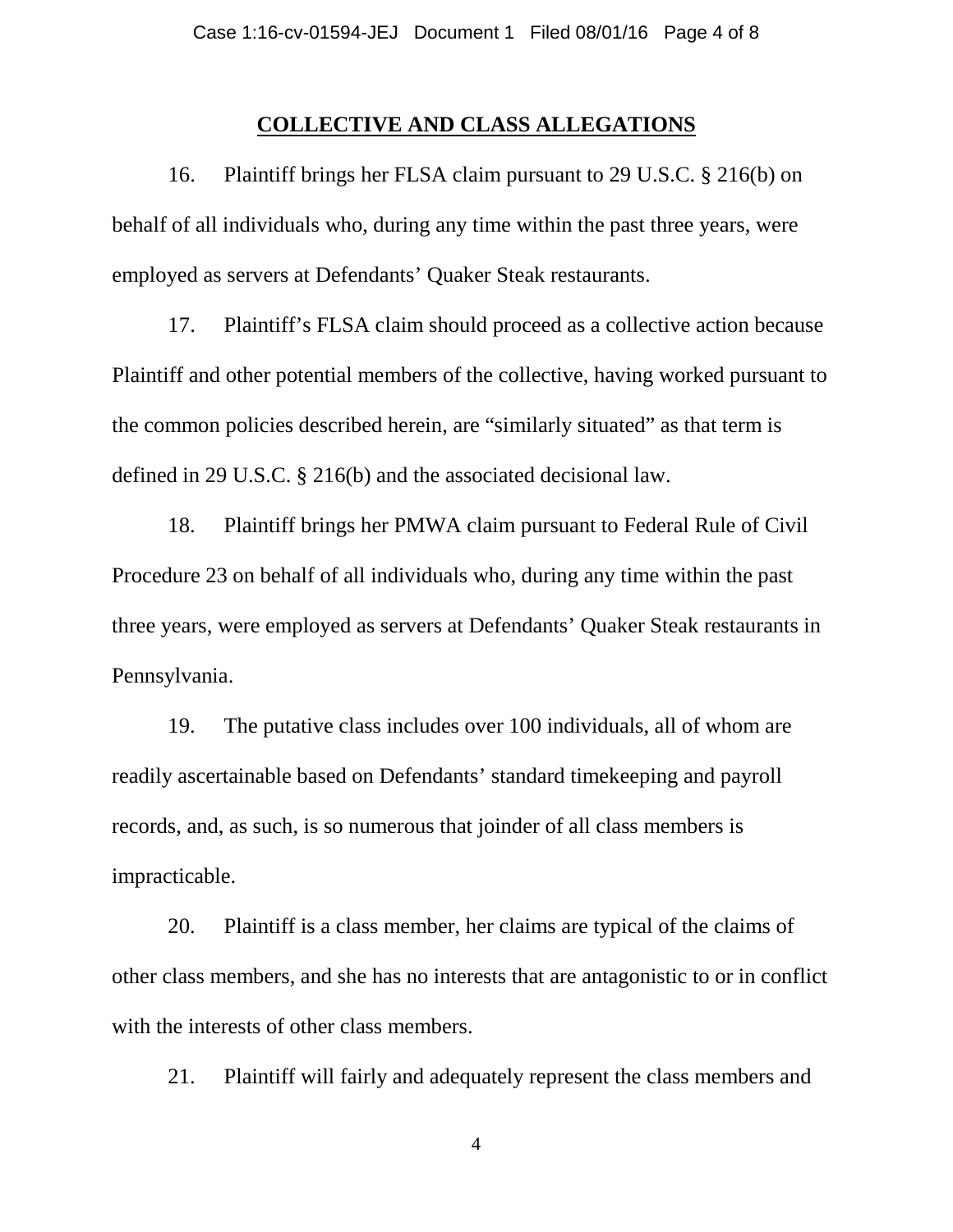#### Case 1:16-cv-01594-JEJ Document 1 Filed 08/01/16 Page 5 of 8

their interests, and she has retained competent and experienced counsel who will effectively represent the class members' interests.

22. Questions of law and fact are common to all class members, since, *inter alia*, this action concerns the legality of Defendants' standardized compensation practices, including Defendants' practices of using the tip credit to satisfy its minimum wage obligations and requiring class members to share tips with Expos.

23. Class certification is appropriate under Federal Rule of Civil Procedure 23(b)(3) because common questions of law and fact predominate over any questions affecting only Plaintiff and because a class action is superior to other available methods for the fair and efficient adjudication of this litigation.

# **COUNT I (Alleging Violations of the FLSA)**

24. All previous paragraphs are incorporated as though fully set forth herein.

25. The FLSA entitles employees to a minimum hourly wage of \$7.25.

26. While restaurants may utilize a tip credit to satisfy their minimum wage obligations to servers, they forfeit the right to do so when they require servers to share tips with other restaurant employees who do not "customarily and regularly receive tips." *See* 29 U.S.C. § 203(m). Federal courts interpreting this statutory language hold that restaurants lose their right to utilize a tip credit when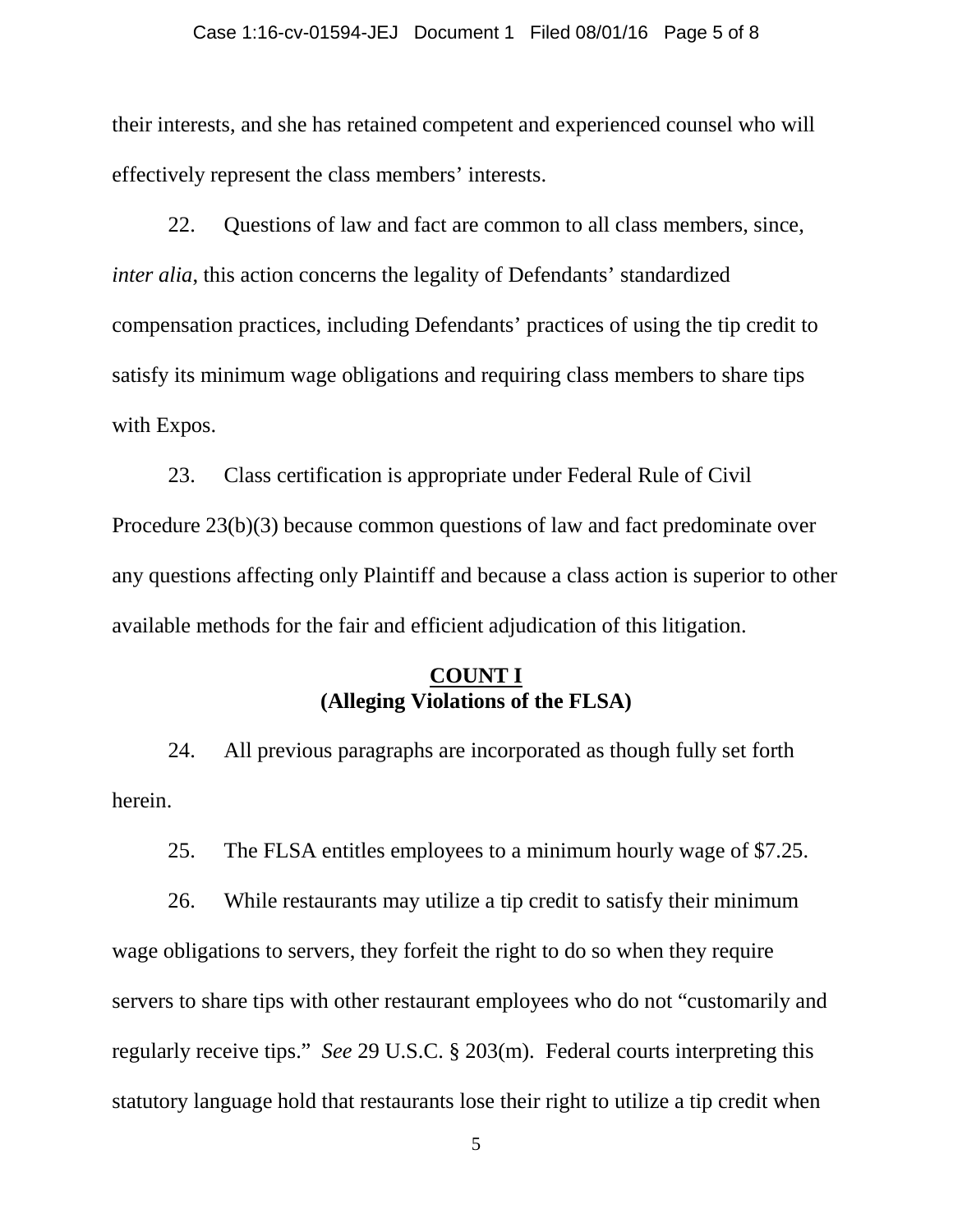#### Case 1:16-cv-01594-JEJ Document 1 Filed 08/01/16 Page 6 of 8

tips are shared with employees – such as Defendants' Expos – whose direct customer interaction is minimal. *See*, *e.g.*, *Montano v. Montrose Restaurant Associates, Inc.*, 800 F.3d 186 (5th Cir. 2015); *Ford v. Lehigh Valley Restaurant Group, Inc.*, 2014 U.S. Dist. LEXIS 92801 (M.D. Pa. July 9, 2014).

27. By requiring Plaintiff and other servers to share tips with Expos, Defendants have forfeited their right to utilize the tip credit in satisfying their minimum wage obligations to Plaintiff and other servers. As such, Defendants have violated the FLSA's minimum wage mandate by paying Plaintiff and other servers an hourly wage below \$7.25.

28. In violating the FLSA, Defendant acted willfully and with reckless disregard of clearly applicable FLSA provisions.

# **COUNT II (Alleging Violations of the PMWA)**

29. All previous paragraphs are incorporated as though fully set forth herein.

30. The PMWA entitles employees to a minimum hourly wage of \$7.25.

31. While restaurants may utilize a tip credit to satisfy their minimum wage obligations to servers, they forfeit the right to do so when they require servers to share tips with other restaurant employees who do not "customarily and regularly receive tips." *See* 43 P.S. § 333.103(d)(2). The sole court to interpret this statutory language has held that restaurants lose their right to utilize a tip credit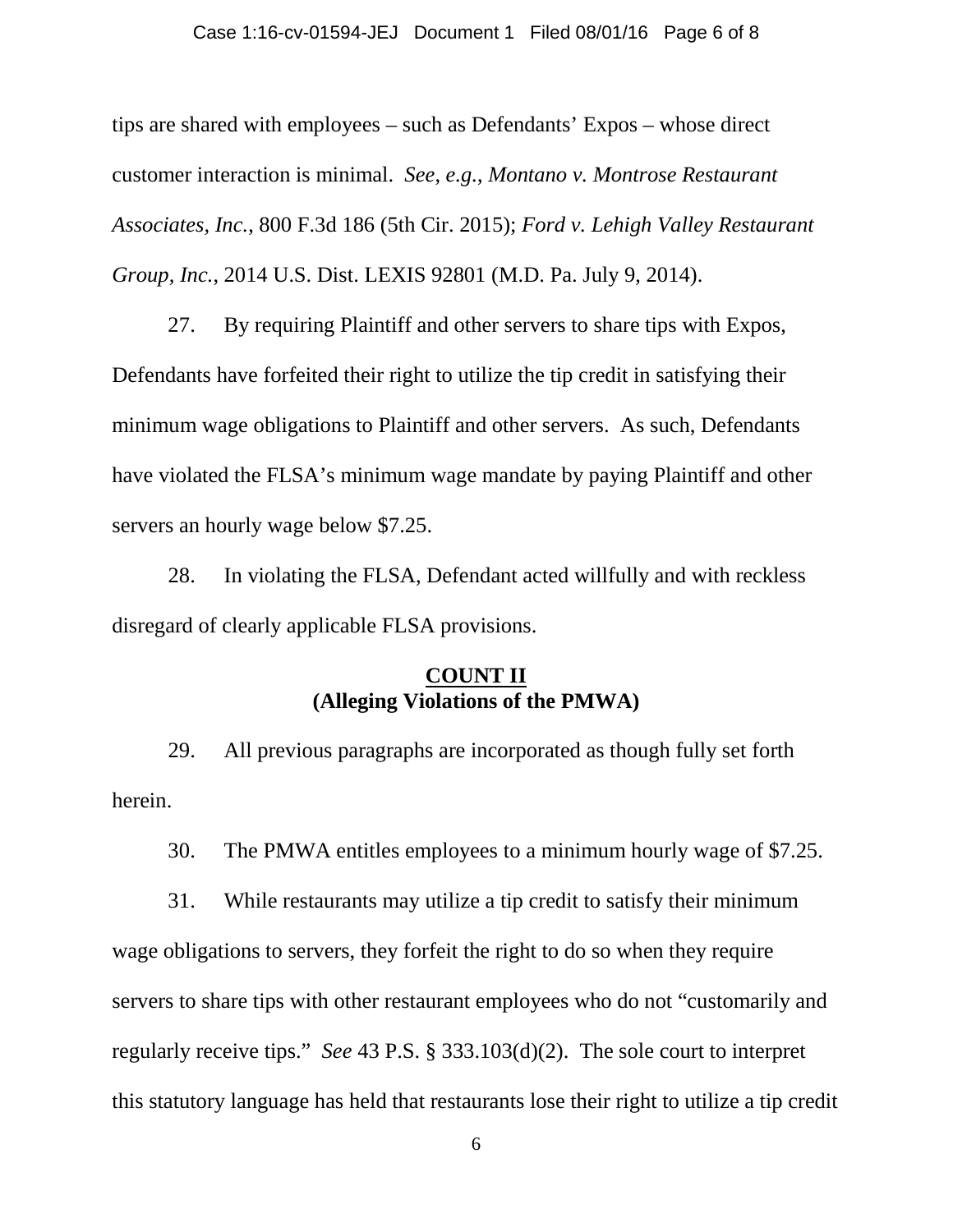#### Case 1:16-cv-01594-JEJ Document 1 Filed 08/01/16 Page 7 of 8

when tips are shared with employees – such as Defendants' Expos – whose direct customer interaction is minimal. *See Ford v. Lehigh Valley Restaurant Group, Inc.*, 2015 Pa. Dist. & Cnty. Dec. LEXIS 11 (P.C.C.P., Lackawanna Cty. Apr. 24, 2015) (Nealon, J.).

32. By requiring Plaintiff and other servers to share tips with Expos, Defendant has forfeited its right to utilize the tip credit in satisfying its minimum wage obligations to Plaintiff and other servers. As such, Defendant has violated the PMWA's minimum wage mandate by paying Plaintiff and other servers an hourly wage of \$2.83 rather than \$7.25.

## **JURY TRIAL DEMAND**

Plaintiff demands a jury trial as to all claims so triable.

#### **PRAYER FOR RELIEF**

**WHEREFORE**, Plaintiff, on behalf of herself and other members of the class/collective, seeks the following relief:

A. Unpaid minimum wages for every hour worked;

B. Prejudgment interest to the fullest extent permitted under federal and state law;

- C. Liquidated damages to the fullest extent permitted under the FLSA;
- D. Litigation costs, expenses, and attorneys' fees; and
- E. Such other and further relief as this Court deems just and proper.